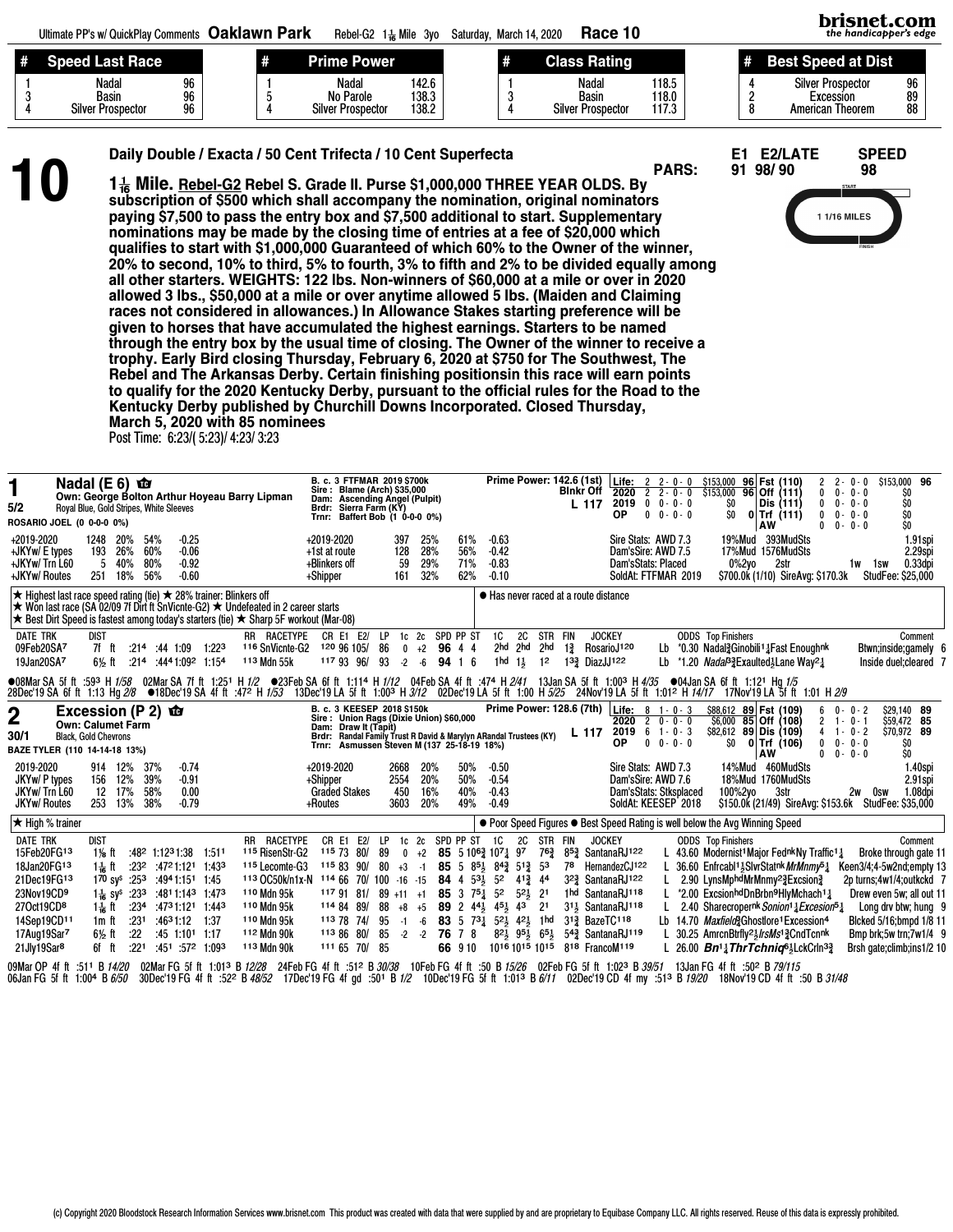| Ultimate PP's w/ QuickPlay Comments Oaklawn Park<br>Race 10<br>Rebel-G2 1 <sup>1</sup> / <sub>6</sub> Mile 3yo Saturday, March 14, 2020                                                                                                                                                                                                                                                                                                                                                                                                                                                                                                                                                                                                                                                                                                                                                                                                                                                                                                                                                                                                                                                                                                                                                                                                                                                                                                                                                                                                                                                                                                                                                                                                                                                                                                                                                                                                                                                                                                                                                                                                                                                                                                                                                                                                                                                                                                                                                                                 | brisnet.com<br>the handicapper's edge<br>E1 E2/Late SPD<br>91 98/90 98                                                                                                            |
|-------------------------------------------------------------------------------------------------------------------------------------------------------------------------------------------------------------------------------------------------------------------------------------------------------------------------------------------------------------------------------------------------------------------------------------------------------------------------------------------------------------------------------------------------------------------------------------------------------------------------------------------------------------------------------------------------------------------------------------------------------------------------------------------------------------------------------------------------------------------------------------------------------------------------------------------------------------------------------------------------------------------------------------------------------------------------------------------------------------------------------------------------------------------------------------------------------------------------------------------------------------------------------------------------------------------------------------------------------------------------------------------------------------------------------------------------------------------------------------------------------------------------------------------------------------------------------------------------------------------------------------------------------------------------------------------------------------------------------------------------------------------------------------------------------------------------------------------------------------------------------------------------------------------------------------------------------------------------------------------------------------------------------------------------------------------------------------------------------------------------------------------------------------------------------------------------------------------------------------------------------------------------------------------------------------------------------------------------------------------------------------------------------------------------------------------------------------------------------------------------------------------------|-----------------------------------------------------------------------------------------------------------------------------------------------------------------------------------|
| Prime Power: 136.4 (4th) Life: 3 2-1-0<br>B. c. 3 KEESEP 2018 \$150k<br>\$261,000 96 Fst (110)<br>Basin (E/P $6$ ) $\mathbf{\hat{w}}$<br>3<br>Sire: Liam's Map (Unbridled's Song) \$35,000<br>Dam: Appenzell (Johannesburg)<br>Brdr: Cottonwood Stables LLC (KY)<br>Trnr: Asmussen Steven M (137 25-18-19 18%)<br>$$261,000$ 96 Off (112)<br>$3 \t2 - 1 - 0$<br>2019<br><b>Own: Jackpot Farm</b><br>$2018$ 0 0 - 0 - 0<br>\$O<br>Dis (112)<br>$\mathbf 0$<br>L 117<br>3/1<br>Yellow, Red Circled "jp", Red Diamond Stripe On Black                                                                                                                                                                                                                                                                                                                                                                                                                                                                                                                                                                                                                                                                                                                                                                                                                                                                                                                                                                                                                                                                                                                                                                                                                                                                                                                                                                                                                                                                                                                                                                                                                                                                                                                                                                                                                                                                                                                                                                                      | $2 \t1 - 1 - 0$<br>\$68,500 96<br>$1 - 0 - 0$<br>\$192,500 96<br>$0 - 0 - 0$<br>SO                                                                                                |
| ΟP<br>$0 \t 0 - 0 - 0$<br>SO<br>$0$ Trf $(108?)$<br>$\bf{0}$<br>CASTELLANO JAVIER (3 0-0-1 0%)<br>AW<br>$\mathbf 0$<br>2019-2020<br>20%<br>$-0.47$<br>+2019-2020<br>Sire Stats: AWD 7.1<br>37%Mud<br>19MudSts<br>1103<br>52%<br>2668<br>20%<br>50%<br>$-0.50$                                                                                                                                                                                                                                                                                                                                                                                                                                                                                                                                                                                                                                                                                                                                                                                                                                                                                                                                                                                                                                                                                                                                                                                                                                                                                                                                                                                                                                                                                                                                                                                                                                                                                                                                                                                                                                                                                                                                                                                                                                                                                                                                                                                                                                                           | $0 - 0 - 0$<br>\$O<br>$0 - 0 - 0$<br>\$O<br>2.37spi                                                                                                                               |
| 554<br>43%<br>278 21% 50%<br>$-0.67$<br>14%<br>$-0.79$<br>Dam'sSire: AWD 7.0<br>15%Mud 1767MudSts<br>+JKYw/EP types<br>90+ days away<br>306<br>16%<br><b>JKYw/ Routes</b><br>206 16% 50%<br>$-0.98$<br>1st at route<br>47%<br>$-0.79$<br>Dam'sStats: Winner<br>57%2yo<br>7str<br>2554<br>20%<br>50%<br>$-0.54$<br>SoldAt: KEESEP 2018<br>\$150.0k (29/68) SireAvg: \$158.5k StudFee: \$25,000<br>+Shipper                                                                                                                                                                                                                                                                                                                                                                                                                                                                                                                                                                                                                                                                                                                                                                                                                                                                                                                                                                                                                                                                                                                                                                                                                                                                                                                                                                                                                                                                                                                                                                                                                                                                                                                                                                                                                                                                                                                                                                                                                                                                                                               | 1.31spi<br>7w 2sw<br>3.82dpi                                                                                                                                                      |
| ★ High % trainer ★ Highest last race speed rating (tie) ★ Won last race (SAR 09/02 7f Dirt sy Hopeful-G1)<br>● Has not raced for more than 6 months ● Has never raced at a route distance<br>★ Best Dirt Speed is fastest among today's starters (tie)                                                                                                                                                                                                                                                                                                                                                                                                                                                                                                                                                                                                                                                                                                                                                                                                                                                                                                                                                                                                                                                                                                                                                                                                                                                                                                                                                                                                                                                                                                                                                                                                                                                                                                                                                                                                                                                                                                                                                                                                                                                                                                                                                                                                                                                                  |                                                                                                                                                                                   |
| <b>DATE TRK</b><br>RR RACETYPE<br>1C<br>2C STR FIN<br>dist<br>CR E1 E2/ LP 1c 2c SPD PP ST<br><b>JOCKEY</b><br><b>ODDS</b> Top Finishers<br>02Sep19Sar10<br>321, 31<br>7f sy <sup>s</sup> :22 <sup>3</sup> :4541:10 <sup>2</sup> 1:23 <sup>2</sup><br><sup>115</sup> Hopeful-G1<br>119 94 101/ 90<br>96 6 1<br>11, 16, OrtizJL120<br>L 3.10 Basin <sup>61</sup> <sub>5</sub> Shopliftednk Gozilla <sup>2</sup><br>$+3$<br>$\mathbf{0}$<br>21Jly19Sar <sup>8</sup><br>113 Mdn 90k<br>2hd 11 111, 111 SantanaRJ119<br>L 2.00 Bsn <sup>1</sup> <sup>1</sup> ThrTchniq <sup>61</sup> 2LckCrln <sup>3</sup> <sup>2</sup><br>6f ft<br>$:22^1$ $:45^1$ $:57^2$ 1:093<br>119 97 100/ 91<br>96 6 2<br>14Jun19CD1<br>$:221$ $:453$ $:573$ 1:041<br>113 Mdn 95k<br>$43\frac{1}{2}$ $43$<br>3 <sup>3</sup><br>2no SantanaRJ118<br>L *1.10 By Your Sideno Basin <sup>1</sup> /Verb <sup>43</sup><br>5½ ft<br>$11687$ 91/86 +1 +3 83 8 8                                                                                                                                                                                                                                                                                                                                                                                                                                                                                                                                                                                                                                                                                                                                                                                                                                                                                                                                                                                                                                                                                                                                                                                                                                                                                                                                                                                                                                                                                                                                                                                              | Comment<br>3w;5w & ask 3/16;clear 6<br>2w; rate to $3/16$ ; dug in 10<br>3wide late; missed 8                                                                                     |
| 09Mar OP 4fft :514 B <i>18/20</i> 02Mar FG 6fft 1:12 B <i>1/3</i> ●25Feb FG 5fft :591 B 1/1 <i>6</i> 20Feb FG 5fgd 1:021 B 4/6 14Feb FG 5fft 1:013 B 7/21 07Feb FG 5fft 1:01 B <i>8/23</i><br>01Feb FG 5f ft 1:02 B 24/52 26Jan FG 4f gd :511 B 30/46 20Jan FG 4f ft :51 B 43/52 15Jan FG 4f gd :522 B 35/40 ●22Sep'19 Sar tr.t 5f ft 1:004 B 1/13 15Sep'19 Sar tr.t 5f ft 1:02 B 24/52 16.t 1:012 B 9/15                                                                                                                                                                                                                                                                                                                                                                                                                                                                                                                                                                                                                                                                                                                                                                                                                                                                                                                                                                                                                                                                                                                                                                                                                                                                                                                                                                                                                                                                                                                                                                                                                                                                                                                                                                                                                                                                                                                                                                                                                                                                                                               |                                                                                                                                                                                   |
| Gr/ro. c. 3 OBSAPR 2019 \$190k Prin<br>Sire : Declaration of War (War Front) \$25,000<br>Prime Power: 138.2 (3rd)   Life: 8 3 - 0 - 2<br>\$713,051 96 Fst (107)<br>3<br>Silver Prospector (E/P 3) <b>to</b><br>$2 \t1 - 0 - 0$<br>\$457,500 96 Off (112)<br>$\overline{2}$<br>2020<br>Own: Ed & Susie Orr<br>Dam: Tap Softly (Tapit)<br>Brdr: Hargus Sexton Sandra Sexton & Silver Fern Farm LLC (KY) L 122<br>$$255,551$ 95 Dis (108)<br>$\overline{2}$<br>2019<br>$62 - 0 - 2$<br>7/2<br>Red, Black "orr" Emblem, Black Bars On Sleeves<br>$$457,500$ 96 Trf (108)<br>$2 \t1 - 0 - 0$<br>$\mathbf{3}$<br>ΟP<br>Trnr: Asmussen Steven M (137 25-18-19 18%)<br>SANTANA, JR. RICARDO (151 31-24-15 21%)<br>AW<br>$\mathbf 0$                                                                                                                                                                                                                                                                                                                                                                                                                                                                                                                                                                                                                                                                                                                                                                                                                                                                                                                                                                                                                                                                                                                                                                                                                                                                                                                                                                                                                                                                                                                                                                                                                                                                                                                                                                                             | \$504,531 96<br>$2 - 0 - 1$<br>$1 - 0 - 0$<br>\$187,920 90<br>$2 - 0 - 0$<br>\$630,420 96<br>$0 - 0 - 1$<br>\$20,600 79<br>$0 - 0 - 0$<br>SO.                                     |
| +2019-2020<br>1304<br>18% 45%<br>$-0.49$<br>2668<br>20%<br>50%<br>$-0.50$<br>Sire Stats: AWD 8.6<br>17%Mud<br>84MudSts<br>+2019-2020<br>19%<br>16%<br>+JKYw/EP types<br>379<br>48%<br>$-0.31$<br><b>Graded Stakes</b><br>450<br>40%<br>$-0.43$<br>Dam'sSire: AWD 7.6<br>18%Mud 1760MudSts<br>$-0.52$<br>128 21% 50%<br>21%<br>55%<br>+JKYw/ Trn L60<br>$-0.50$<br>+Wnr last race<br>1500<br>Dam'sStats: Stksplaced<br>50%2yo<br>5str<br>3603 20%<br>+JKYw/ Routes<br>430<br>19%<br>45%<br>$-0.34$<br>49%<br>$-0.49$<br>SoldAt: OBSAPR 2019<br>\$190.0k (1/16) SireAvg: \$43.8k<br>+Routes                                                                                                                                                                                                                                                                                                                                                                                                                                                                                                                                                                                                                                                                                                                                                                                                                                                                                                                                                                                                                                                                                                                                                                                                                                                                                                                                                                                                                                                                                                                                                                                                                                                                                                                                                                                                                                                                                                                               | 1.63spi<br>2.91spi<br>5.08dpi<br>3w 1sw<br><b>StudFee: \$40,000</b>                                                                                                               |
| ★ High % trainer ★ High % Jockey ★ Highest last race speed rating (tie)<br>★ Won last race (OP 02/17 8.5f Dirt ft Southwst-G3) ★ Best Dirt Speed is fastest among today's starters (tie)<br>★ Hot Tnr/Jky combo in last 14 days (31 9-6-3)                                                                                                                                                                                                                                                                                                                                                                                                                                                                                                                                                                                                                                                                                                                                                                                                                                                                                                                                                                                                                                                                                                                                                                                                                                                                                                                                                                                                                                                                                                                                                                                                                                                                                                                                                                                                                                                                                                                                                                                                                                                                                                                                                                                                                                                                              |                                                                                                                                                                                   |
| <b>DATE TRK</b><br>CR E1 E2/ LP 1c 2c SPD PP ST<br><b>1C</b><br>2C<br>dist<br>RR RACETYPE<br>STR FIN<br><b>JOCKEY</b><br><b>ODDS</b> Top Finishers<br>SantanaRJ119<br>17Feb20OP9<br>$:224$ $:4631:113$ 1:43<br>116 Southwst-G3 120 94 93/ 97 $+7$ -1<br>96 2 $6^{13}$ $3^{11}$<br>3 <sup>1</sup><br>1 hd<br>4.70 SivrProspctor1WisBayo <sup>51</sup> /Ansrln <sup>21</sup><br>1 – ft<br>11<br>L<br>24Jan20OP8<br>1m my <sup>s</sup> :24 :4841:133 1:393<br><sup>115</sup> SmrtyJnsL 150k <sup>116</sup> 70 82/<br>99<br>$-8$ $-3$ <b>90</b> 2 $86\frac{1}{2}$ $96\frac{3}{4}$ $76\frac{3}{4}$ $57$<br>47 <sup>1</sup> SantanaRJ <sup>119</sup><br>L<br>2.40 GldStrt <sup>2</sup> / <sub>2</sub> ThrTchniq <sup>2</sup> / <sub>2</sub> Shplftd <sup>2</sup><br>30Nov19CD11<br>1 <sup>3</sup> SantanaRJ <sup>122</sup><br>1 <sup>1</sup> / <sub>18</sub> sy <sup>s</sup> :24 <sup>2</sup> :4941:144 1:454<br>114 KyJC-G2<br>$1166674/104 -14 -13$<br><b>90</b> 5 $5^{31}$<br>$63\frac{1}{2}$ $51\frac{1}{4}$ $2\frac{1}{2}$<br>L 7.90 SivrPrspctr $\frac{2}{3}$ FinickthFirchd TzthLw <sup>1</sup> $\frac{1}{4}$ Long drv; edged clear 8<br>27Oct19CD10<br>1m ft :224 :4611:10 <sup>2</sup> 1:35 <sup>2</sup><br>113 StretSnseB 120k115 89 95/<br>92 5 1hd 1hd<br>2hd<br>$1\frac{1}{2}$<br>311 SantanaRJ118<br>L<br>5.00 SthBnd <sup>1</sup> FghtngSab <sup>1</sup> <sub>2</sub> S/vrPrspctr <sup>3</sup> 4<br>89<br>$0 + 1$<br>13Oct19Kee7<br>$:22^2$ $:45^41:09^4$ 1:161<br>111 Mdn 71k<br>117 93 96/<br>94<br>95 6 1<br>$2\frac{1}{2}$<br>2 <sup>1</sup><br>1 hd<br>12 SantanaRJ118<br>6½ ft<br>$-2 - 4$<br>L.<br>6.40 SivrPrspctr <sup>2</sup> TiphonTalkr <sup>4</sup> Prdatr <sup>nk</sup><br>$96\frac{3}{4}$ 65<br>6 <sup>63</sup> SantanaRJ <sup>119</sup><br>L 15.70 CmbrhdChmnyRck <sup>3</sup> PrincofThivsnk<br>07Sep19KD <sup>6</sup><br>17. 224 .00 0 0 0 m<br>1:172<br>113 KDJuvTSptB 500k112 84 72/<br>$89 + 5 - 9$<br>73 1 4<br>77<br>$2\frac{1}{2}$<br>112 Mdn 90k<br>$-8$ $-14$ 79 3 21<br>$2\frac{1}{2}$<br>$2^{21}$<br>35 <sup>3</sup> SantanaRJ119<br>03Aug19Sar1<br>① 1-4 fm :24 :4841:132 1:412<br>1137671/<br>88<br>L 8.30 OrCntr <sup>53</sup> /PlcOptnnoSlvrPrspctrnk<br>$3^{21}_{2}$ $3^{41}_{2}$<br>111 Mdn 80k<br>112 99 93/ 64 +14 +7<br>3 <sup>3</sup><br>45 <sup>3</sup> SantanaRJ118<br>L 4.70 MntkDdy <sup>1</sup> $\frac{2}{3}$ TmforTrobl <sup>2</sup> $\frac{2}{3}$ DbaBby <sup>1</sup> $\frac{1}{4}$ Vied briefly; wknd lte 10<br>06Jly19Bel5<br>1:084 1:084 1:084 1:084<br>67 3 3 | Comment<br>Patient rail; edged clr 9<br>Moved out; improved 9<br>Headed 1/4;clr;yielded 10<br>Broke out st; kickd clr 11<br>Inside turn; moved up 11<br>Broke out; 2w; btwn 2nd 9 |
| 08Mar OP 4f ft :494 B 67/144 01Mar OP 5f ft 1:013 B 27/46 12Feb OP 4f sy :501 B 4/12 ●05Feb OP 5f my 1:003 B 1/7 20Jan OP 4f ft :514 B 87/98 13Jan FG 5f ft 1:00 B 2/35<br>06Jan FG 5f ft 1:01 B 8/50 30Dec'19 FG 5f ft 1:01 <sup>3</sup> B 3/19 23Dec'19 FG 5f gd 1:014 B 4/33 25Nov'19 CD 4f ft :493 B 37/81 17Nov'19 CD 5f ft 1:004 B 12/69<br>09Nov'19 CD 5f ft 1:014 B 20/37                                                                                                                                                                                                                                                                                                                                                                                                                                                                                                                                                                                                                                                                                                                                                                                                                                                                                                                                                                                                                                                                                                                                                                                                                                                                                                                                                                                                                                                                                                                                                                                                                                                                                                                                                                                                                                                                                                                                                                                                                                                                                                                                       |                                                                                                                                                                                   |
| B. c. 3 KEESEP 2018 \$75k<br>Sire : Violence (Medaglia d'Oro) \$25,000<br>Dam: Plus One (Bluegrass Cat)<br>Prime Power: 138.3 (2nd)   Life: 3 3 - 0 - 0 \$114,600 95   Fst (109)<br>$\mathbf{2}$<br>No Parole $(E 8)$ $\Phi$<br>5<br>$2$ 2 - 0 - 0<br>$$87,600$ 95 Off (109)<br>2020<br><b>Own: Maggi Moss &amp; Greg Tramontin</b><br>$$27,000$ 95 Dis (108)<br>$1 \t1 - 0 - 0$<br>$\mathbf{0}$<br>2019<br>L 122<br>Blue, Blue "mm" On Lime Sash, Lime Cuffs On Sleeves<br>8/1<br>Brdr: Coteau Grove Farms (LA)<br>ΟP<br>$0 \t 0 - 0 - 0$<br>\$0<br>$0$ Trf (107)<br>$\mathbf{0}$<br>Trnr: Amoss Thomas M (18 2-5-1 11%)<br>TALAMO JOSEPH (119 22-21-8 18%)<br>AW<br>$\mathbf 0$                                                                                                                                                                                                                                                                                                                                                                                                                                                                                                                                                                                                                                                                                                                                                                                                                                                                                                                                                                                                                                                                                                                                                                                                                                                                                                                                                                                                                                                                                                                                                                                                                                                                                                                                                                                                                                       | $2 - 0 - 0$<br>\$87,000 95<br>\$27,600 95<br>$1 - 0 - 0$<br>$0 - 0 - 0$<br>\$0<br>\$O<br>$0 - 0 - 0$<br>\$O<br>$0 - 0 - 0$                                                        |
| 2019-2020<br>Sire Stats: AWD 6.7<br>17%Mud 261MudSts<br>685 15% 41%<br>$-0.66$<br>+2019-2020<br>670<br>22%<br>54%<br>-0.41<br>56%<br>183 18% 45%<br>$-0.67$<br>855<br>23%<br>$-0.44$<br>Dam'sSire: AWD 7.0<br>14%Mud 1705MudSts<br>+JKYw/ E types<br>+Shipper<br>JKYw/Trn L60<br>15 13% 53%<br>$-1.35$<br><b>Graded Stakes</b><br>92<br>9%<br>32%<br>$+0.71$<br>Dam'sStats: Stakewnr<br>50%2yo<br>3str<br>\$75.0k (36/60) SireAvg: \$129.5k<br>491<br>+JKYW/ Routes<br>150 18% 46%<br>$-0.62$<br>+Wnr last race<br>22%<br>55%<br>-0.75<br>Soldat: KEESEP 2018                                                                                                                                                                                                                                                                                                                                                                                                                                                                                                                                                                                                                                                                                                                                                                                                                                                                                                                                                                                                                                                                                                                                                                                                                                                                                                                                                                                                                                                                                                                                                                                                                                                                                                                                                                                                                                                                                                                                                           | 1.59spi<br>1.01spi<br>3.72dpi<br>2w 1sw<br><b>StudFee: \$15,000</b>                                                                                                               |
| ★ 27% trainer: Dirt starts ★ Won last race (DED 02/08 8f Dirt ft sPremPrncB100k)<br>• Moves up in class from last start<br>★ Undefeated in 3 career starts ★ Hot Jockey in last 7 days (19 7-3-1) ★ Sharp 4F workout (Mar-08)                                                                                                                                                                                                                                                                                                                                                                                                                                                                                                                                                                                                                                                                                                                                                                                                                                                                                                                                                                                                                                                                                                                                                                                                                                                                                                                                                                                                                                                                                                                                                                                                                                                                                                                                                                                                                                                                                                                                                                                                                                                                                                                                                                                                                                                                                           |                                                                                                                                                                                   |
| <b>DATE TRK</b><br>RR RACETYPE CR E1 E2/ LP 1c 2c SPD PP ST 1C<br><b>ODDS</b> Top Finishers<br>dist<br>2C STR FIN<br><b>JOCKEY</b><br>L *0.05 NoParole <sup>61</sup> / <sub>5</sub> Frdomfi <sup>hd</sup> GuitarTribute <sup>41</sup> / <sub>5</sub><br>08Feb20Ded <sup>3</sup><br>1m ft :234 :49 <sup>2</sup> 1:141 1:394<br>112 SPremPrncB 100k117 75 77/ 103 -12 -13 90 6 11<br>12 16<br>$16\frac{1}{2}$ Graham $J^{117}$<br>1 <sup>1</sup><br>11Jan20FG9<br>111 SA46000n2L 118 97 101/ 89 +1 -1<br>11 121 17 113 Graham J122<br>L *0.30 NoParole <sup>13</sup> Palvera <sup>1</sup> HezaPriority <sup>1</sup> Insd/2p; eased up late 9<br>6f my <sup>s</sup> :21 <sup>3</sup> :45 <sup>2</sup> :57 <sup>2</sup> 1:10 <sup>1</sup><br>95 2 3<br>15Dec19FG7<br>$:22$ $:461$ $:574$ 1:101<br>109 SMdn 45k<br>$1179594/96 -1 -8$ 95 7 2<br>11 12 18<br>114 GrahamJ120<br>6f ft<br>L *0.70 $NPart^4GitarTribt4\frac{1}{2}TptOnRcDv1\frac{1}{4}$                                                                                                                                                                                                                                                                                                                                                                                                                                                                                                                                                                                                                                                                                                                                                                                                                                                                                                                                                                                                                                                                                                                                                                                                                                                                                                                                                                                                                                                                                                                                                                          | Comment<br>Gate to wire; best 6<br>Instrn; kept to task 9                                                                                                                         |
| 08Mar FG 4f ft :473 B 2/107 01Mar FG 6f ft 1:111 B 1/1 24Feb FG 4f ft :492 B 14/38 17Feb FG 4f gd :494 B 27/50 30Jan FG 5f ft 1:004 B 3/34 20Jan FG 4f ft :50 B 33/52<br>05/18 05 16t 1:49 B 44/161 24 Dec'19 FG 4f ft :482 B 4/99 ●02 Dec'19 FG 4f ft :474 Bg 1/25 ●25 Nov'19 FG 5f ft 1:00 H 1/23 ●19 Nov'19 FG 5f ft 1:00 Bg 1/17 11 Nov'19 FG 6f ft 1:14 B 1/2                                                                                                                                                                                                                                                                                                                                                                                                                                                                                                                                                                                                                                                                                                                                                                                                                                                                                                                                                                                                                                                                                                                                                                                                                                                                                                                                                                                                                                                                                                                                                                                                                                                                                                                                                                                                                                                                                                                                                                                                                                                                                                                                                      |                                                                                                                                                                                   |
| Prime Power: 134.3 (5th) Life: 5 2-3-0 \$154,750 96 Fst (103)<br>Dkbbr. c. 3 FTKJUL 2018 \$180k<br>Three Technique (P 5) $\mathbf{\hat{\omega}}$<br>6<br>Sire: Mr Speaker (Pulpit) \$10,000<br>$\frac{1}{330,000}$ 96 Off (101?) 2 1 - 1 - 0<br>$2020$ 1 0 - 1 - 0<br>Own: August Dawn Farm<br>Dam: Nite in Rome (Harlan's Holiday)<br>$2019$ 4 2 - 2 - 0<br>$$124,750$ 94 Dis (106)<br>L 117<br>Pale Yellow, Hunter Green Hoop<br>Brdr: Omega Farm LLC & Bally Breeders (KY)<br>Trnr: Englehart Jeremiah C (16 2-3-4 13%)<br>7/2<br>$$30,000$ 96 Trf (104?) 0 0 0 0 0<br>$1 \t 0 - 1 - 0$<br>OP.<br>SAEZ LUIS (0 0-0-0 0%)<br>AW                                                                                                                                                                                                                                                                                                                                                                                                                                                                                                                                                                                                                                                                                                                                                                                                                                                                                                                                                                                                                                                                                                                                                                                                                                                                                                                                                                                                                                                                                                                                                                                                                                                                                                                                                                                                                                                                                       | \$83,500 94<br>$3 \t1 - 2 - 0$<br>\$71,250 96<br>$0 0 - 0 - 0$<br>SO<br>\$0<br>\$O<br>$0 \t 0 - 0 - 0$                                                                            |
| 2019-2020<br>$-0.22$<br>2019-2020<br>50%<br>Sire Stats: AWD 6.4<br>9%Mud 23MudSts<br>1753<br>19% 46%<br>720<br>21%<br>$-0.33$<br>+JKYw/ P types<br>348<br>19% 54%<br>$-0.59$<br>+46-90daysAway<br>459<br>21%<br>49%<br>$-0.26$<br>Dam'sSire: AWD 7.1<br>14%Mud 1945MudSts<br>$0\%$<br>53<br>JKYw/Trn L60<br>0%<br><b>Graded Stakes</b><br>8%<br>19%<br>$-1.27$<br>Dam'sStats: Stksplaced<br>25%2yo<br>$-2.00$<br>6str<br>-1<br>+JKYw/ Routes<br>334 22% 52%<br>$+0.26$<br>+Btn favorite<br>32%<br>67%<br>$-0.41$<br>SoldAt: FTKJUL 2018<br>\$180.0k (1/42) SireAvg: \$31.0k<br>346                                                                                                                                                                                                                                                                                                                                                                                                                                                                                                                                                                                                                                                                                                                                                                                                                                                                                                                                                                                                                                                                                                                                                                                                                                                                                                                                                                                                                                                                                                                                                                                                                                                                                                                                                                                                                                                                                                                                      | 0.97spi<br>1.61spi<br>1.95dpi<br>1sw<br>5w<br><b>StudFee: \$10,000</b>                                                                                                            |
| ● Beaten by weaker in last race ● Failed as favorite in last race ● Has not raced in 50 days<br>★ Highest last race speed rating (tie) ★ 31% trainer: Btn favorite<br>● Poor 'Graded Stakes' trainer record: 7% wins 53 sts                                                                                                                                                                                                                                                                                                                                                                                                                                                                                                                                                                                                                                                                                                                                                                                                                                                                                                                                                                                                                                                                                                                                                                                                                                                                                                                                                                                                                                                                                                                                                                                                                                                                                                                                                                                                                                                                                                                                                                                                                                                                                                                                                                                                                                                                                             |                                                                                                                                                                                   |
| 2C STR FIN<br>DATE TRK<br>dist<br>RR RACETYPE<br>CR E1 E2/<br>LP<br>1c <sub>2c</sub><br>SPD PP ST<br>1C<br><b>JOCKEY</b><br><b>ODDS</b> Top Finishers<br>24Jan20OP8<br>1m my <sup>s</sup> :24 :4841:133 1:393<br>115 Smrty JnsL 150k <sup>118</sup> 80 92/<br>99<br>-8<br>$-3$<br><b>96</b> 9 43 <sup>1</sup> / <sub>2</sub> 42 41 <sup>2</sup> / <sub>4</sub> 22 <sup>1</sup> / <sub>2</sub> 22 <sup>2</sup> / <sub>4</sub> OrtizlJ119<br>L *2.00 GoldStrt <sup>2</sup> / <sub>2</sub> ThrTchnig <sup>2</sup> / <sub>2</sub> Shoplftd <sup>2</sup><br>7f gd :231 :4711:12 1:253<br>114 OC80k/n1x-N 117 85 83/ 87 -1<br>$14\frac{1}{2}$ Ortizl $J122$<br>20Nov19Aqu <sup>3</sup><br>81 3 4<br>43<br>$42\frac{1}{2}$ 13<br>L *0.15 TrTcnq4 $\frac{1}{2}$ HShKssnoPlrBrPt <sup>2</sup> $\frac{3}{4}$<br>-5<br>31Aug19Sar7<br>113 Mdn 90k<br>7f ft<br>$:224$ :46 1:10 <sup>2</sup> 1:224<br>$1188885/101 -1$<br>-6<br>93 2 6<br>731 85 511 151 OrtizJL 119<br>L *1.00 ThrTchniq <sup>5</sup> AlsMsbhvng 2 Ncrlslnghd 6w uppr; good finish 9<br>21Jly19Sar <sup>8</sup><br>:221 :451 :572 1:093<br>113 Mdn 90k<br>42 312 212 212 OrtizJL119<br>L *1.75 Bsn <sup>1</sup> <sup>1</sup> ThrTchniq <sup>61</sup> 2LckyCrlin <sup>32</sup><br>6f ft<br>118 93 97/ 92<br>94 2 8<br>14Jun19Bel <sup>5</sup><br>:231:46<br>113 Mdn 80k<br>115<br>79/103<br>92 4 3<br>43 42 22<br>$21\frac{1}{2}$ OrtizJL <sup>118</sup><br>L *0.85 TkChrg1; ThrTchnig3; YnkEpr11? Near insturn; 3w upper 4<br>5f ft<br>:571                                                                                                                                                                                                                                                                                                                                                                                                                                                                                                                                                                                                                                                                                                                                                                                                                                                                                                                                                                                                                         | Comment<br>Last away; closer 3w 9<br>4w5/16;ask3/16-fin70yd 5<br>Ins;traffic1/4;2d best 10                                                                                        |
| 07Mar OP 4f ft :484 B 24/85 ● 29Feb OP 4f ft :46 B 1/122 23Feb OP 5f ft 1:02 B 48/85 16Feb OP 4f ft :492 B 58/164 08Feb OP 4f ft :48 B 9/80 17Jan OP 4f ft :484 B 15/87<br>11Jan OP 4f gd :482 B 4/22 04Jan OP 4f ft :502 B 83/139 27Dec'19 OP 3f ft :373 B 7/15 ●10Nov'19 Aqu 4f ft :492 B 1/17 02Nov'19 Aqu 4f ft :50 B 19/23 26Oct'19 Aqu 4f ft :473 B 2/18                                                                                                                                                                                                                                                                                                                                                                                                                                                                                                                                                                                                                                                                                                                                                                                                                                                                                                                                                                                                                                                                                                                                                                                                                                                                                                                                                                                                                                                                                                                                                                                                                                                                                                                                                                                                                                                                                                                                                                                                                                                                                                                                                          |                                                                                                                                                                                   |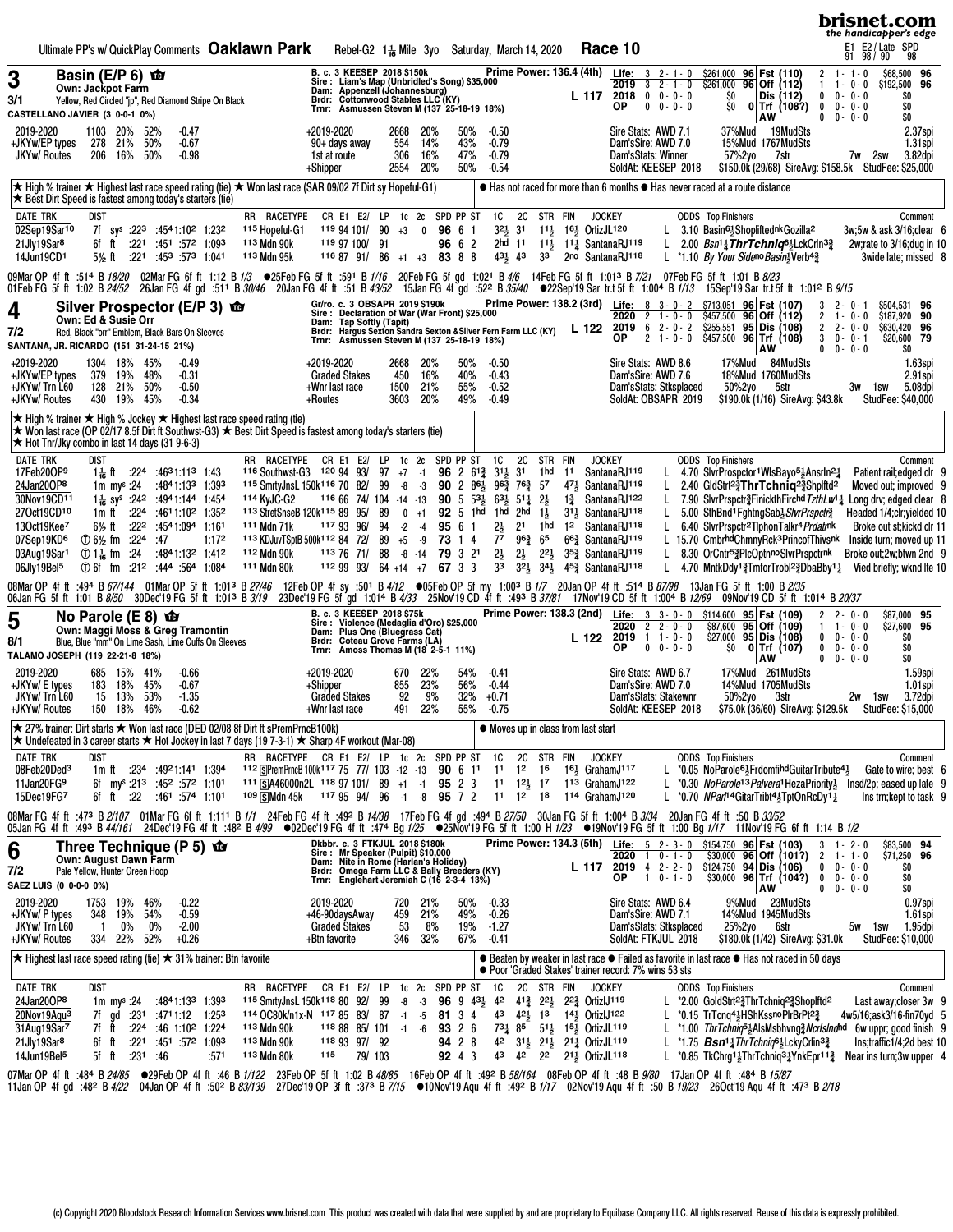|                                                                             |                                                                        |                              |                          |                                                                                                                                                          |                                                                                             |                                         |                                                                             |                                                                          |                                                                                                                                                                         |                    |                                   |                                                                                              |                          |                                          |                                                                      |         |                                                   |                                                                                                                                                                                                                                        |              |                                                                   |                           |                   |                                                                                                                                                                                                                                                         |                        |                                                                         | brisnet.com<br>the handicapper's edge          |                                                                                             |
|-----------------------------------------------------------------------------|------------------------------------------------------------------------|------------------------------|--------------------------|----------------------------------------------------------------------------------------------------------------------------------------------------------|---------------------------------------------------------------------------------------------|-----------------------------------------|-----------------------------------------------------------------------------|--------------------------------------------------------------------------|-------------------------------------------------------------------------------------------------------------------------------------------------------------------------|--------------------|-----------------------------------|----------------------------------------------------------------------------------------------|--------------------------|------------------------------------------|----------------------------------------------------------------------|---------|---------------------------------------------------|----------------------------------------------------------------------------------------------------------------------------------------------------------------------------------------------------------------------------------------|--------------|-------------------------------------------------------------------|---------------------------|-------------------|---------------------------------------------------------------------------------------------------------------------------------------------------------------------------------------------------------------------------------------------------------|------------------------|-------------------------------------------------------------------------|------------------------------------------------|---------------------------------------------------------------------------------------------|
|                                                                             |                                                                        |                              |                          |                                                                                                                                                          |                                                                                             |                                         | Ultimate PP's w/ QuickPlay Comments Oaklawn Park                            |                                                                          | Rebel-G2 $1\frac{1}{16}$ Mile 3yo                                                                                                                                       |                    |                                   |                                                                                              |                          | Saturday, March 14, 2020                 |                                                                      |         |                                                   | Race 10                                                                                                                                                                                                                                |              |                                                                   |                           |                   |                                                                                                                                                                                                                                                         |                        |                                                                         | E1 E2/Late SPD<br>91 98/90 98                  |                                                                                             |
| 7<br>30/1<br><b>SANJUR SANTO (0 0-0-0 0%)</b>                               | Coach Bahe (S 0)<br><b>Own: Rigney Racing</b><br>Red, White Heart Sash |                              |                          |                                                                                                                                                          |                                                                                             |                                         |                                                                             | Dam:<br>Brdr:<br>Trnr:                                                   | Dkbbr. c. 3 KEESEP 2018 \$240k<br>Sire: Take Charge Indy (A.P. Indy) \$17,500<br>Bauble (Tale of the Cat)<br>Merriebelle Stable LLC (KY)<br>Bauer Philip A (0 0-0-0 0%) |                    |                                   |                                                                                              |                          |                                          |                                                                      |         | <b>Prime Power: 117.0 (8th)</b><br>$\sqrt{2}$ 117 | Life:<br>2020<br>2019<br>ΟP                                                                                                                                                                                                            | $\mathbf{0}$ | $3 + 1 - 1 - 0$<br>$2 + 0 - 0$<br>$1 \t 0 - 1 - 0$<br>$0 - 0 - 0$ | \$24,000<br>ŜO.           |                   | \$32,000 89 Fst (107)<br>89 Off (106)<br>$$8,000$ 84 Dis (106)<br>$0$ Trf (102)<br>AW                                                                                                                                                                   | 0<br>$\mathbf{2}$<br>0 | $0 - 0 - 0$<br>$1 - 1 - 0$<br>$0 - 1 - 0$<br>$0 - 0 - 0$<br>$0 - 0 - 0$ | \$O<br>\$32,000 89<br>\$8,000 84<br>SO.<br>\$O | 66                                                                                          |
| 2019-2020<br>JKYw/ S types<br>+JKYw/Trn L60<br><b>JKYw/ Routes</b>          | 136<br>$\overline{2}$<br>220                                           | 757 11%<br>10%<br>50%<br>14% | 33%<br>32%<br>50%<br>35% | $-0.64$<br>$-0.86$<br>$+3.30$<br>$-0.55$                                                                                                                 |                                                                                             |                                         |                                                                             | +2019-2020<br>1st time lasix<br>Shipper                                  | <b>Graded Stakes</b>                                                                                                                                                    |                    | 129<br>15<br>71<br>$\overline{7}$ | 15%<br>7%<br>14%<br>14%                                                                      | 38%<br>20%<br>34%<br>14% | $-0.26$<br>$-1.63$<br>$-0.79$<br>$-0.43$ |                                                                      |         |                                                   | Dam'sSire: AWD 6.7                                                                                                                                                                                                                     |              | Sire Stats: AWD 7.0<br>Dam'sStats: Unraced<br>SoldAt: KEESEP 2018 |                           | 67%2vo            | 18%Mud 318MudSts<br>16%Mud 2724MudSts<br>4str<br>\$240.0k (2/43) SireAvg: \$48.6k                                                                                                                                                                       |                        | 4w                                                                      | Osw<br>StudFee: \$17,500                       | 1.38spi<br>1.63spi<br>2.22dpi                                                               |
|                                                                             |                                                                        |                              |                          |                                                                                                                                                          |                                                                                             |                                         | ★ Won last race (FG 02/05 8f Dirt my MdSpWt) ★ May improve with Lasix added |                                                                          |                                                                                                                                                                         |                    |                                   |                                                                                              |                          |                                          |                                                                      |         |                                                   |                                                                                                                                                                                                                                        |              |                                                                   |                           |                   | ● Moves up in class from last start ● Poor Speed Figures ● Poor '1st time lasix' trainer record: 6% wins 15 sts                                                                                                                                         |                        |                                                                         |                                                |                                                                                             |
| <b>DATE TRK</b><br>05Feb20FG8<br>18Jan20FG7<br>21Dec19FG5                   | <b>DIST</b>                                                            |                              |                          | 1:501 1% fm :48 <sup>2</sup> 1:13 <sup>1</sup> 1:38 1:501<br>⊗ 1 k sy <sup>s</sup> :24 <sup>3</sup> :49 <sup>1</sup> 1:15 <sup>2</sup> 1:47 <sup>2</sup> |                                                                                             | <b>242 :4831:14 1:40 34 110 Mdn 40k</b> | RR RACETYPE<br>110 Mdn 50k<br>109 Mdn 40k                                   | CR E1                                                                    | 1128184/<br>1076165/<br>112 74 73/                                                                                                                                      | E2/ LP<br>94<br>94 | $+2$                              | 1c 2c SPD PP ST<br>$\mathbf 0$<br>$0 - 8$ 84 6 6 <sup>61</sup> / <sub>5</sub> 6 <sup>6</sup> | 89 7 65                  | <b>1C</b><br>6 <sup>4</sup>              | 2C STR FIN<br>63                                                     |         |                                                   | <b>JOCKEY</b><br>521 42 111 SanjurS118<br>67 +3 +4 66 3 1211 1311 1391 1311 1312 SaniurS120<br>211 231 SanjurS120                                                                                                                      |              |                                                                   | <b>ODDS</b> Top Finishers |                   | 4.30 CachBah <sup>1</sup> 1LknHghhdAKSafari <sup>11</sup><br>11.60 ShakSmActn <sup>11</sup> <sub>2</sub> Dclrddh AbrnHils <sup>3</sup><br>16.40 Wnnglprsn <sup>31</sup> <sub>5</sub> CcB <sup>61</sup> <sub>4</sub> Bgddsflng <sup>3</sup> <sub>4</sub> |                        |                                                                         |                                                | Comment<br>Stdied ins3/16; altered 7<br>Bmp;stdy st;3w 2nd trn 13<br>3w2nd;wait5/16;6w1/4 7 |
| 25Nov'19 CD 5f ft 1:02 <sup>2</sup> B 21/24 18Nov'19 CD 5f ft 1:04 Bg 44/51 |                                                                        |                              |                          |                                                                                                                                                          |                                                                                             |                                         |                                                                             |                                                                          |                                                                                                                                                                         |                    |                                   |                                                                                              |                          |                                          |                                                                      |         |                                                   | 06MarFG 5f ft 1:02º B 36/48 27FebFG 4f ft :50º B 39/50 30JanFG 4f ft :50 B 25/69 12JanFG 4f ft :48º B 9/137 05JanFG 4f ft :50 B 64/161<br>07Nov'19 CD 5f sy 1:02 B 3/5 02Nov'19 CD 5f ft 1:031 B 30/36 25Oct'19 CD 4f ft :49 Bq 32/103 |              |                                                                   |                           |                   | 14Dec'19 FG 4f ft :483 B 14/151<br>18Oct'19 CD 4f ft :491 B 22/45                                                                                                                                                                                       |                        |                                                                         |                                                |                                                                                             |
| 8<br>6/1<br>PEREIRA TIAGO J (0 0-0-0 0%)                                    | <b>Own: Kretz Racing Llc</b>                                           |                              |                          |                                                                                                                                                          | American Theorem (E/P 6) <b>to</b><br>Black, Light Blue "scorpion Designcom" On White Hoop, |                                         |                                                                             | Gr/ro. r. 3<br>Dam: Mighty Renee (Maria's Mon)<br>Brdr: Sierra Farm (KY) | Sire: American Pharoah (Pioneerof the Nile) \$175,000<br>Trnr: Papaprodromou George (0 0-0-0 0%)                                                                        |                    |                                   |                                                                                              |                          |                                          |                                                                      |         | L 117                                             | Prime Power: 131.7 (6th) Life: 2 1-1-0<br><b>OP</b>                                                                                                                                                                                    |              | $2019$ 2 1 - 1 - 0<br>$2018$ 0 0 - 0 - 0<br>$0 \t 0 - 0 - 0$      | SO.<br>SO.                |                   | $$96,600$ 89 Fst (112)<br>$$96,600$ 89 Off $(114?)$<br>Dis (112)<br>$0$ Trf (118)<br>AW                                                                                                                                                                 | $\mathbf{0}$<br>0<br>0 | $1 - 1 - 0$<br>$0 - 0 - 0$<br>$0 - 1 - 0$<br>$0 - 0 - 0$<br>$0 - 0 - 0$ | \$96,600 89<br>\$O<br>\$60,000 88<br>SO<br>\$O |                                                                                             |
| 2019-2020<br>JKYw/EP types<br>JKYw/Trn L60<br><b>JKYw/ Routes</b>           | 703<br>203<br>3<br>143                                                 | 14%<br>17%<br>0%<br>17%      | 38%<br>44%<br>33%<br>52% | $-0.63$<br>$-0.14$<br>$-2.00$<br>$-0.06$                                                                                                                 |                                                                                             |                                         |                                                                             | 2019-2020<br>Shipper                                                     | 90+ days away<br><b>Graded Stakes</b>                                                                                                                                   |                    | 189<br>39<br>22<br>40             | 11%<br>15%<br>14%<br>3%                                                                      | 37%<br>31%<br>32%<br>18% | $-0.41$<br>$+1.16$<br>$+0.10$<br>$-0.81$ |                                                                      |         |                                                   | Dam'sSire: AWD 7.1                                                                                                                                                                                                                     |              | Sire Stats: AWD 7.2<br>Dam'sStats: Unraced                        |                           | 14%Mud<br>100%2yo | 21 MudSts<br>16%Mud 1716MudSts<br>7str                                                                                                                                                                                                                  |                        | 6w                                                                      | 3sw                                            | 3.20spi<br>1.95spi<br>4.35dpi                                                               |
| $\star$ Ran 2nd in last race                                                |                                                                        |                              |                          |                                                                                                                                                          |                                                                                             |                                         |                                                                             |                                                                          |                                                                                                                                                                         |                    |                                   |                                                                                              |                          |                                          |                                                                      |         |                                                   | ● Poor 'Graded Stakes' trainer record: 2% wins 40 sts                                                                                                                                                                                  |              |                                                                   |                           |                   | • Has not raced for more than 5 months • Poor Speed Figures • Outside posts have poor win%                                                                                                                                                              |                        |                                                                         |                                                |                                                                                             |
| <b>DATE TRK</b>                                                             | dist                                                                   |                              |                          |                                                                                                                                                          |                                                                                             |                                         | RR RACETYPE                                                                 | CR E1                                                                    | E2/                                                                                                                                                                     | LP                 | 1c                                | 2c                                                                                           | SPD PP ST                | 1C                                       | 2C                                                                   | STR FIN |                                                   | <b>JOCKEY</b>                                                                                                                                                                                                                          |              |                                                                   | <b>ODDS</b> Top Finishers |                   |                                                                                                                                                                                                                                                         |                        |                                                                         |                                                | Comment                                                                                     |
| 27Sep19SA <sup>8</sup><br>31Aug19Dmr <sup>8</sup>                           | $1\frac{1}{16}$ ft<br>$5\frac{1}{2}$ ft                                | :233                         |                          | $:47$ 1:11 <sup>3</sup> 1:45 <sup>2</sup><br>$:21^4$ $:45^2$ $:57^3$ 1:041                                                                               |                                                                                             |                                         | 116 AmPharoh-G1 118 94 101/<br>113 Mdn 61k                                  |                                                                          | 1179197                                                                                                                                                                 | -75<br>86          | $+9$ +10<br>$+1$ $-2$             |                                                                                              | 88 1 2hd<br>89 5 6       | $2^{21}$                                 | $2^2$<br>$72\frac{1}{4}$ 6 <sup>2</sup> $\frac{1}{4}$ 1 <sup>1</sup> | 23      | 26                                                | PereiraT <sub>122</sub><br>1 <sup>1</sup> <sup>3</sup> PereiraT <sup>120</sup>                                                                                                                                                         |              | Lb                                                                |                           |                   | 7.30 EtRns <sup>6</sup> AmrcanThrm <sup>2</sup> 3 Strmth Crtnk<br>*2.20 AmrcanThrm <sup>11</sup> }Hdrgn <sup>21</sup> <sub>3</sub> ThndrCd <sup>1</sup> 1                                                                                               |                        |                                                                         |                                                | Drifted in str;2d best 9<br>3wd bid; rail; riddn out 9                                      |

06Mar SA 6f ft 1:13 H*2/*7 28Feb SA 6f ft 1:12ª H*1/3* 21Feb SA 5f ft 1:01º H*23/70* 16Feb SA 4f ft :49ª H*20/37* 26Jan SA 4f ft :49 H*24/74* 19Jan SA 4f ft :50º H*49/53*<br>12Jan SA 3f ft :39ª H*19/21* ●18Oct'19 SA 6f ft 1: